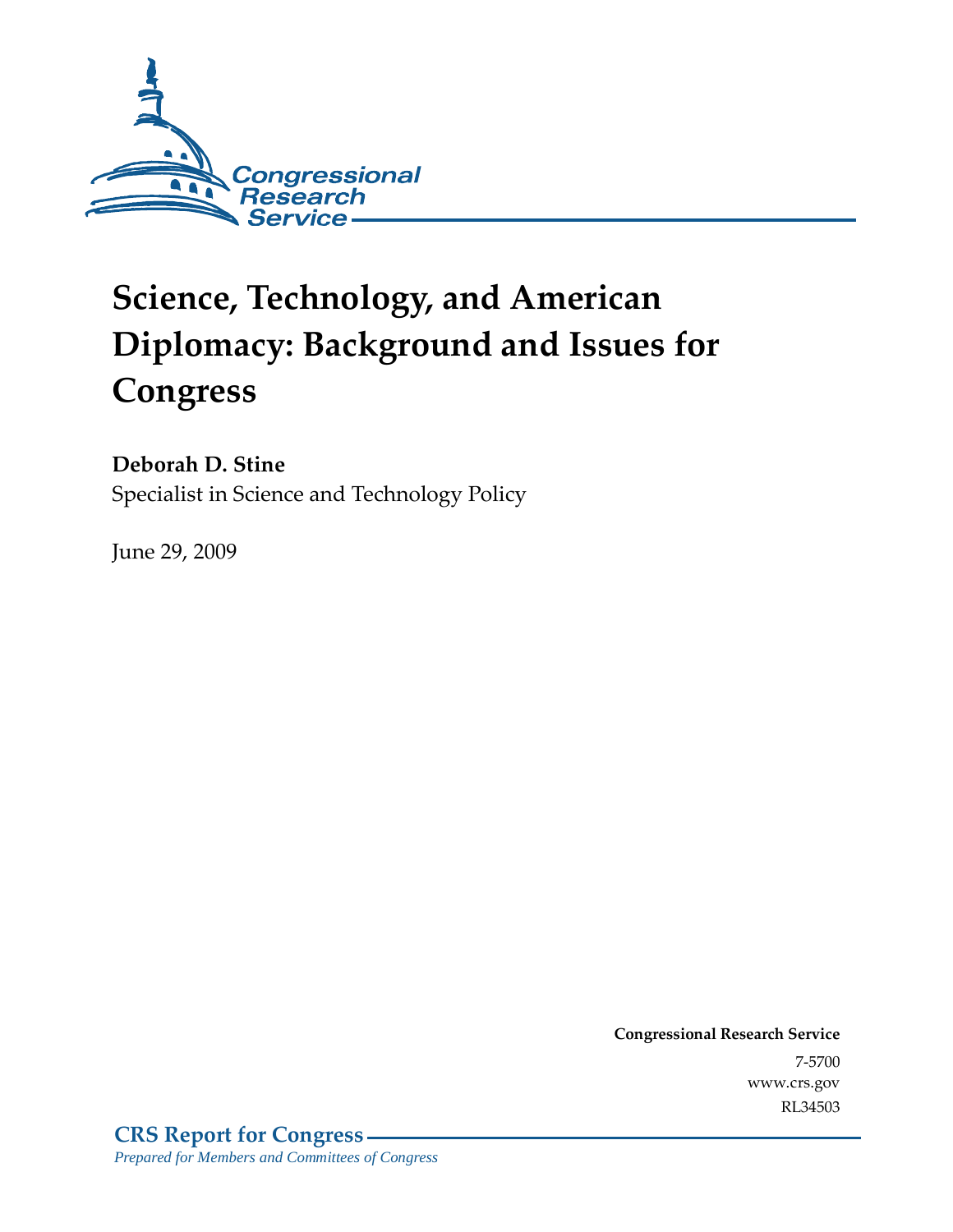## **Summary**

Science and engineering activities have always been international. Scientists, engineers, and health professionals frequently communicate and cooperate with one another without regard to national boundaries. This report discusses international science and technology (S&T) diplomacy, instances when American leadership in S&T is used as a diplomatic tool to enhance another country's development and to improve understanding by other nations of U.S. values and ways of doing business. According to the National Research Council, five developmental challenges where S&T could play a role include child health and child survival, safe water, agricultural research to reduce hunger and poverty, micro-economic reform, and mitigation of natural disasters.

Title V of the Foreign Relations Authorization Act, FY1979 (P.L. 95-426) provides the current legislative guidance for U.S. international S&T policy. This act states that Department of State (DOS) is the lead federal agency in developing S&T agreements. The National Science and Technology Policy, Organization, and Priorities Act of 1976 (P.L. 94-282) states that the director of the White House Office of Science and Technology Policy (OSTP) is to advise the President on international S&T cooperation policies and the role of S&T considerations in foreign relations. DOS sets the overall policy direction for U.S. international S&T diplomacy, and works with other federal agencies as needed. OSTP acts as a interagency liaison. A number of federal agencies that both sponsor research and use  $S\&T$  in developing policy are involved in international  $S\&T$ policy.

A fundamental question is why the United States should invest in international S&T diplomacy instead of domestic research and development (R&D) and science, technology, engineering, and mathematics education (STEM) activities, which are facing budget constraints. If Congress should decide that funding international S&T activities is important, agreeing on a policy goal beyond enhancing the country's development, such as improving U.S. relations with other countries, or enhancing popular opinion of the United States may help set priorities.

Policy options identified for Congress by expert committees who have assessed U.S. international S&T diplomacy efforts include ensuring a baseline of science, engineering, and technical (SET) literacy among all appropriate DOS personnel, increasing the presence overseas of personnel with significant SET expertise, and expanding the Department's engagement within global SET networks through exchanges, assistance, and joint research activities addressing key global issues. Other proposed actions include increasing USAID support that builds S&T capacity in developing countries, and orienting other departments and agencies S&T developing country programs to support the development priorities of the host countries. Another proposal would establish a new U.S. government organization called the "Development Applications Research Institute" (DARI) to develop and apply innovative technologies to development problems. In all of these efforts, Congress might wish to consider enhancing the prominence of the STAS, and coordination among S&T leaders at OES, STAS, and OSTP.

On June 4, 2009, President Obama announced several international S&T diplomacy programs in Muslim-majority countries including a new fund for technological development in these countries, establishing centers of scientific excellence, and appointing new science envoys. On June 8, 2009, the House passed the International Science and Technology Cooperation Act of 2009 (H.R. 1736), which would require the OSTP Director to establish an interagency committee to identify and coordinate international science and technology cooperation.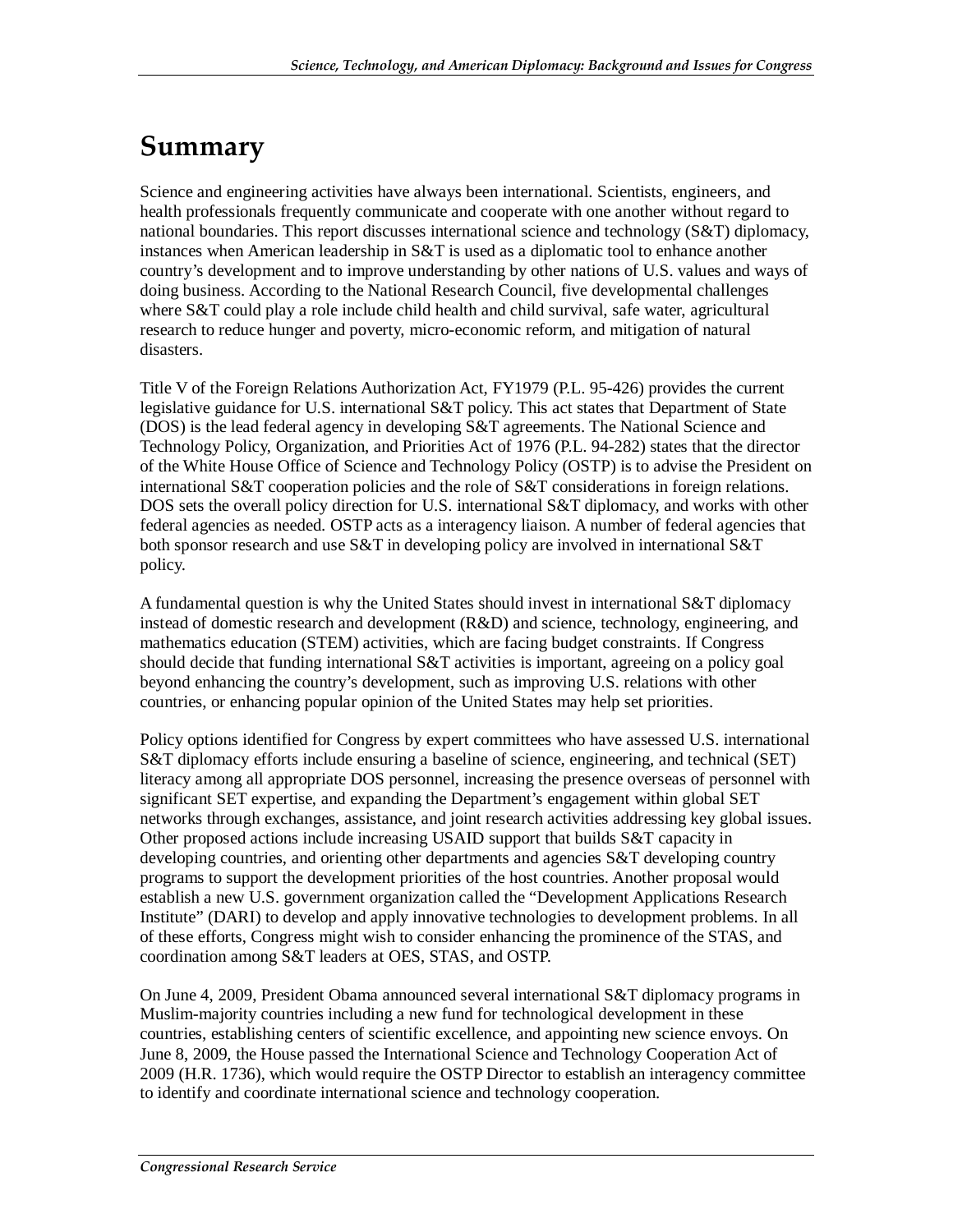## **Contents**

| Overview of U.S. International Science and Technology (S&T) Policy Organizations 1 |  |
|------------------------------------------------------------------------------------|--|
|                                                                                    |  |
| Bureau of Oceans and International Environmental and Scientific Affairs (OES)3     |  |
|                                                                                    |  |
|                                                                                    |  |
| White House Office of Science and Technology Policy (OSTP) and the National        |  |
|                                                                                    |  |
|                                                                                    |  |
|                                                                                    |  |
|                                                                                    |  |
|                                                                                    |  |
|                                                                                    |  |
| International S&T Policy Direction and Federal Coordination at OSTP and NSTC  10   |  |
|                                                                                    |  |
|                                                                                    |  |
|                                                                                    |  |

## **Tables**

## **Contacts**

|--|--|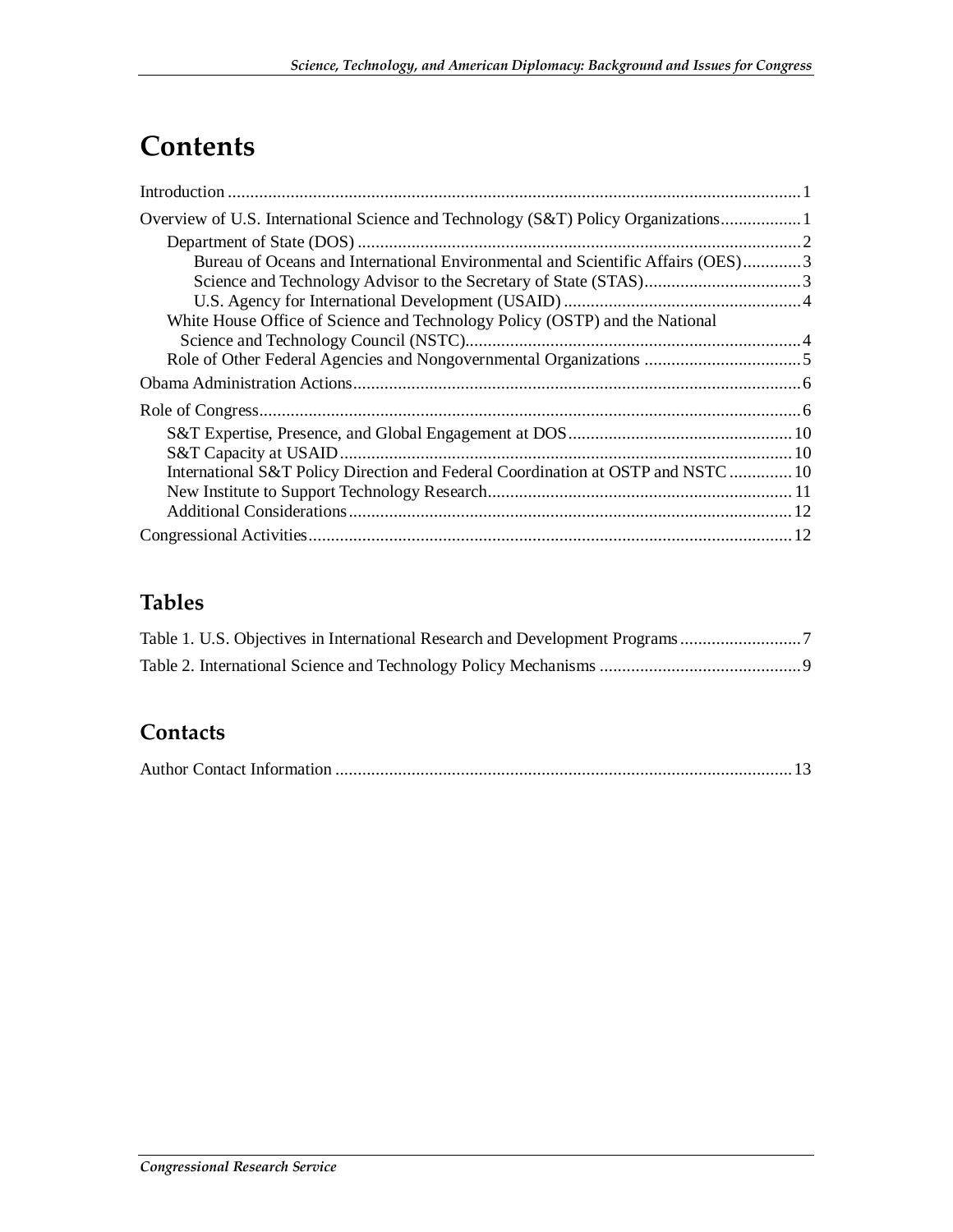## **Introduction**

Scientists, engineers, and health professionals frequently communicate and cooperate with one another without regard to national boundaries. Dating back to the 1700s, Benjamin Franklin and Thomas Jefferson are thought of as the nation's first scientific diplomats.<sup>1</sup> Scientists and inventors themselves, they corresponded with colleagues and brought knowledge back from their visits to Europe to enhance the development and policies of the very young United States. Today, the United States serves the same role for other countries that are in the early stages of development or at a major point of transition. Congress is currently discussing how to maximize the effectiveness of these international science and technology (S&T) policy activities.<sup>2</sup>

This report provides an overview of current U.S. international S&T policy; describes the role of the Department of State (DOS), the White House Office of Science and Technology Policy (OSTP), the U.S. Agency for International Development (USAID), and other federal agencies; and discusses possible policy options for Congress. It focuses on international science and technology diplomacy, where American leadership in science and technology is used as a diplomatic tool to enhance another country's development and to improve understanding by other nations of U.S. values and ways of doing business. These efforts could focus on both enhancing a nation's science and technology (S&T) resources, as well as addressing developmental challenges where S&T could play a role. According to the National Research Council, five potential challenges include child health and child survival, safe water, agricultural research to reduce hunger and poverty, micro-economic reform, and mitigation of natural disasters.<sup>3</sup>

## **Overview of U.S. International Science and Technology (S&T) Policy Organizations**

Title V of the Foreign Relations Authorization Act, Fiscal Year 1979 (P.L. 95-426, 22 U.S.C. 2656a - 22 U.S.C. 2656d, as amended) provides the current legislative guidance for U.S. international S&T policy, and made DOS the lead federal agency in developing  $S&T$ agreements.<sup>4</sup> In that act, Congress found that the consequences of modern S&T advances are of major significance in U.S. foreign policy—providing many problems and opportunities meaning that its diplomacy workforce should have an appropriate level of knowledge of these

<sup>&</sup>lt;sup>1</sup> Silvio A. Bedini, *Thomas Jefferson: Statesman of Science* (New York: Macmillian, 1990). I. Bernard Cohen, *Benjamin Franklin's Science* (Cambridge: Harvard University Press, 1996). Joyce E. Chaplin, *The First Scientific American: Benjamin Franklin and the Pursuit of Genius* (New York: Basic Books, 2007).

<sup>&</sup>lt;sup>2</sup> See, for example, U.S. Congress, House Committee on Science and Technology, Subcommittee on Research and Science Education, *International Science and Technology Cooperation*, hearing, 110<sup>th</sup> Cong., 2<sup>nd</sup> sess., April 2, 2008, at http://science.house.gov/publications/hearings\_markups\_details.aspx?NewsID=2134.

<sup>&</sup>lt;sup>3</sup> National Research Council, *The Fundamental Role of Science and Technology in International Development: An Imperative for the U.S. Agency for International Development* (Washington, DC: National Academy Press, 2006), at http://www.nap.edu/catalog.php?record\_id=11583.

<sup>&</sup>lt;sup>4</sup> According to DOS, science and technology agreements "establish frameworks to facilitate the exchange of scientific results, provide for protection and allocation of intellectual property rights and benefit sharing, facilitate access for researchers, address taxation issues, and respond to the complex set of issues associated with economic development, domestic security and regional stability." See State Department, "List of Umbrella S&T Agreements," at http://www.state.gov/g/oes/rls/fs/2006/77212.htm for more information.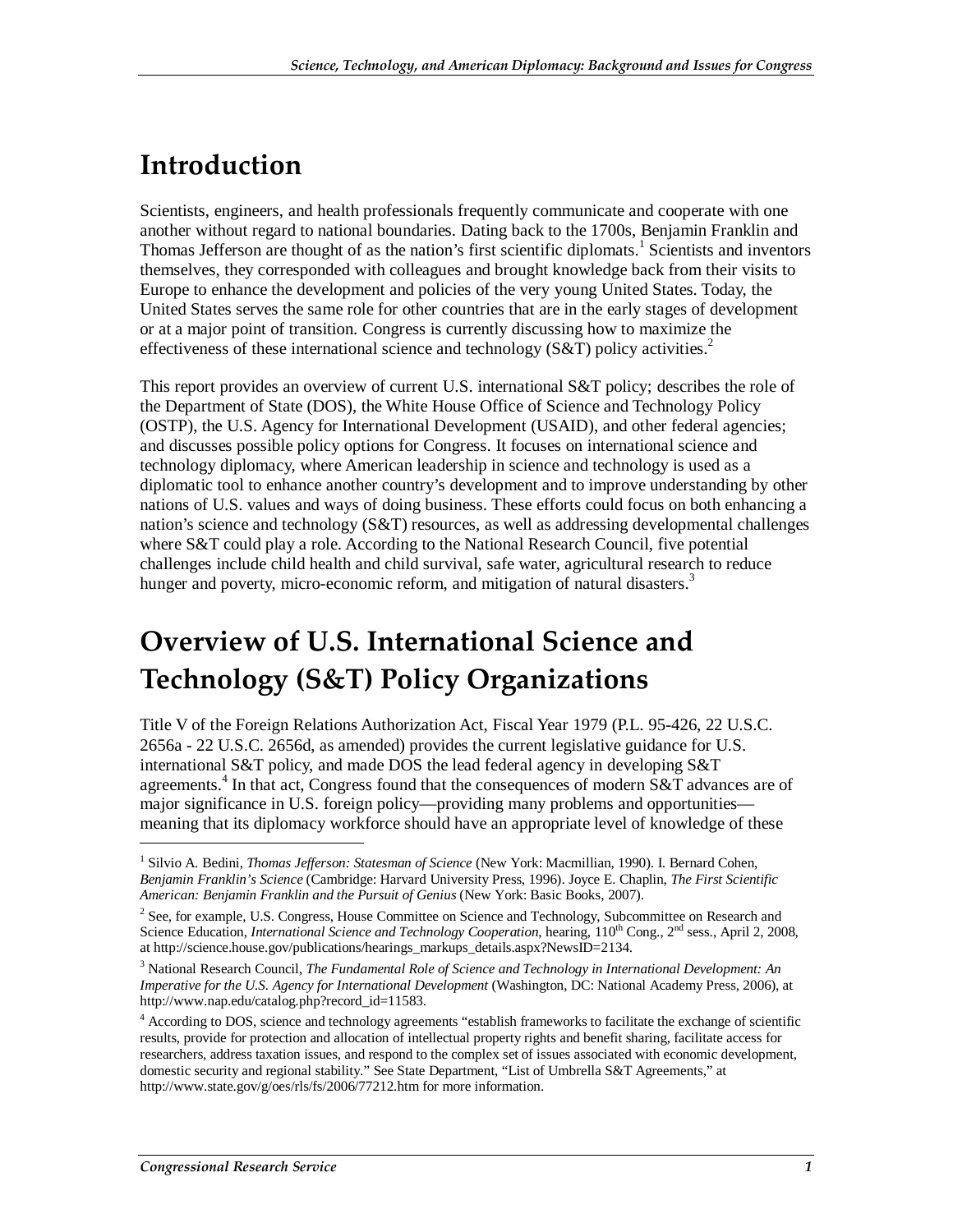topics. Further, it indicated that this workforce should conduct long-range planning to make effective use of S&T in international relations, and seek out and consult with public and private industrial, academic, and research institutions in the formulation, implementation, and evaluation of U.S. foreign policy.

The National Science and Technology Policy, Organization, and Priorities Act of 1976 (P.L. 94- 282) states that the OSTP director is to advise the President on S&T considerations in foreign relations. Further, the OSTP director is to "assess and advise [the President] on policies for international cooperation in S&T which will advance the national and international objectives of the United States." The following sections discuss the international S&T activities of DOS, OSTP, USAID, and other federal agencies.

### **Department of State (DOS)**

DOS sets the overall policy direction for U.S. international S&T diplomacy, and works with other federal agencies, as needed. In its May 2007 strategic plan, DOS and USAID identify the following key S&T diplomatic strategies:

- encourage science and technology cooperation to advance knowledge in areas related to water management;
- promote sharing of knowledge in the international scientific community that will enhance the efficiency and hasten the fruition of U.S. research efforts, and promote international scientific collaboration;
- strengthen major international collaborations on cutting-edge energy technology research and development in carbon sequestration, biofuels, clean coal power generation, as well as hydrogen, methane, and wind power;
- apply research including promotion of technological improvements to foster more sustainable natural resource use, conservation of biodiversity, and resilience to climate change impacts;
- support scientific and technological applications, including biotechnology, that harness new technology to raise agricultural productivity and provide a more stable, nutritious, and affordable food supply; and
- enhance outreach to key communities in the private sector. $5$

DOS uses a variety of tools to implement this strategy, such as formal bilateral S&T cooperation agreements that facilitate international collaboration by federal agencies; promotion and support of S&T entrepreneurs and innovators;<sup>6</sup> scientist and student exchanges; workshops, conferences,

<sup>&</sup>lt;sup>5</sup> U.S. Department of State/U.S. Agency for International Development Strategic Plan, Fiscal Years 2007-2012: Transformational Democracy, May 7, 2007, available at http://www.usaid.gov/policy/coordination/stratplan\_fy07- 12.pdf.

<sup>&</sup>lt;sup>6</sup> This report does not discuss issues related to the promotion and support of technological innovation such as export controls or technology, trade, and security issues. For more information on these issues, see CRS Report RL31832, *The Export Administration Act: Evolution, Provisions, and Debate*, by Ian F. Fergusson, and CRS Report RL32591, *U.S. Terms of Trade: Significance, Trends, and Policy*, by Craig K. Elwell.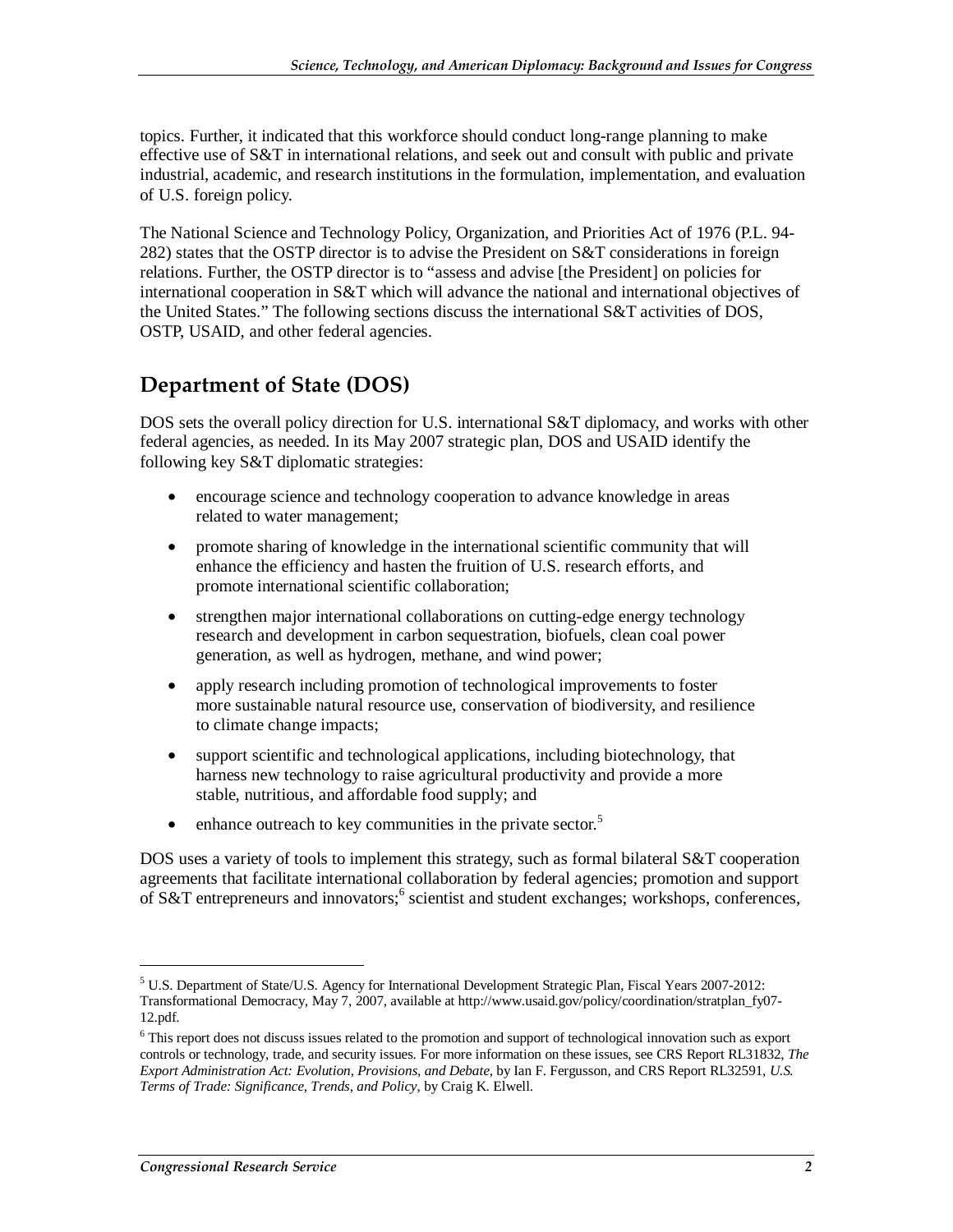and meetings; public-private partnerships; seed funding for scientific programs and innovation activities; and production of educational materials, including films, websites, posters, and cards.<sup>7</sup>

Within the State Department, the Bureau of Oceans and International Environmental and Scientific Affairs (OES) coordinates international S&T activities, and the Science and Technology Advisor (STAS) provides S&T advice to the Secretary of State, DOS staff, and the director of USAID. USAID is an independent federal government agency that, with guidance from DOS, supports developmental and U.S. strategic interests, among other duties.

#### **Bureau of Oceans and International Environmental and Scientific Affairs (OES)**

OES coordinates international S&T cooperative activities throughout the federal government.<sup>8</sup> Within OES is the Health, Space, and Science Directorate, which works with federal agencies on S&T policy issues.<sup>9</sup> In addition, some U.S. embassies have bilateral Environment, Science, Technology, and Health foreign service officers. Embassies may host their own country-specific activities such as joint research grants, junior scientist visit grants, events, and workshops. Some have a joint board that includes both scientists from the host country as well as government scientists to oversee these activities.<sup>10</sup> There are also "hubs" that focus on environmental issues on a regional basis.

#### **Science and Technology Advisor to the Secretary of State (STAS)**

Within the State Department, but distinct from the OES, is the Science and Technology Advisor to the Secretary of State (STAS).<sup>11</sup> The STAS acts as an advisor for both DOS and USAID. The goals of this office are to enhance the S&T literacy and capacity of DOS; build partnerships with the outside S&T community, within the U.S. government, with S&T partners abroad, and with foreign embassies in the United States; provide accurate S&T advice to DOS; and shape a global perspective on the emerging and "at the horizon" S&T developments anticipated to affect current and future U.S. foreign policy. $12$ 

<sup>&</sup>lt;sup>7</sup> Jeff Miotke, Deputy Assistant Secretary for Science, Space, and Health, OES, DOS, Testimony before the House Committee on Science and Technology, Subcommittee on Research and Science Education, *International Science and Technology Cooperation*,110<sup>th</sup> Cong. 2<sup>nd</sup> sess., April 2, 2008, at http://democrats.science.house.gov/Media/File/ Commdocs/hearings/2008/Research/2apr/Miotke\_Testimony.pdf.

 $8$  For more information, see http://www.state.gov/g/oes/c20049.htm. The FY2008 budget estimate for OES is \$31 million. See State Department FY2009 budget justification, available at http://www.state.gov/s/d/rm/rls/statecbj/2009/.

<sup>&</sup>lt;sup>9</sup> According to the FY2009 State Department budget justification, the FY2008 budget estimate for this directorate is \$4 million and includes 24 staff members.

 $10$  For an illustration, see http://egypt.usembassy.gov/usegypt/contacts.htm.

 $11$  For more information, see Nina Fedoroff, Science and Technology Adviser to the Secretary of State and the Administrator of USAID, Testimony before the House Committee on Science and Technology, Subcommittee on Research and Science Education, *International Science and Technology Cooperation*, 110<sup>th</sup> Cong. 2<sup>nd</sup> sess., April 2, 2008, at http://democrats.science.house.gov/Media/File/Commdocs/hearings/2008/Research/2apr/ Fedoroff\_Testimony.pdf.

<sup>&</sup>lt;sup>12</sup> For more information, see http://www.state.gov/g/stas/c6063.htm.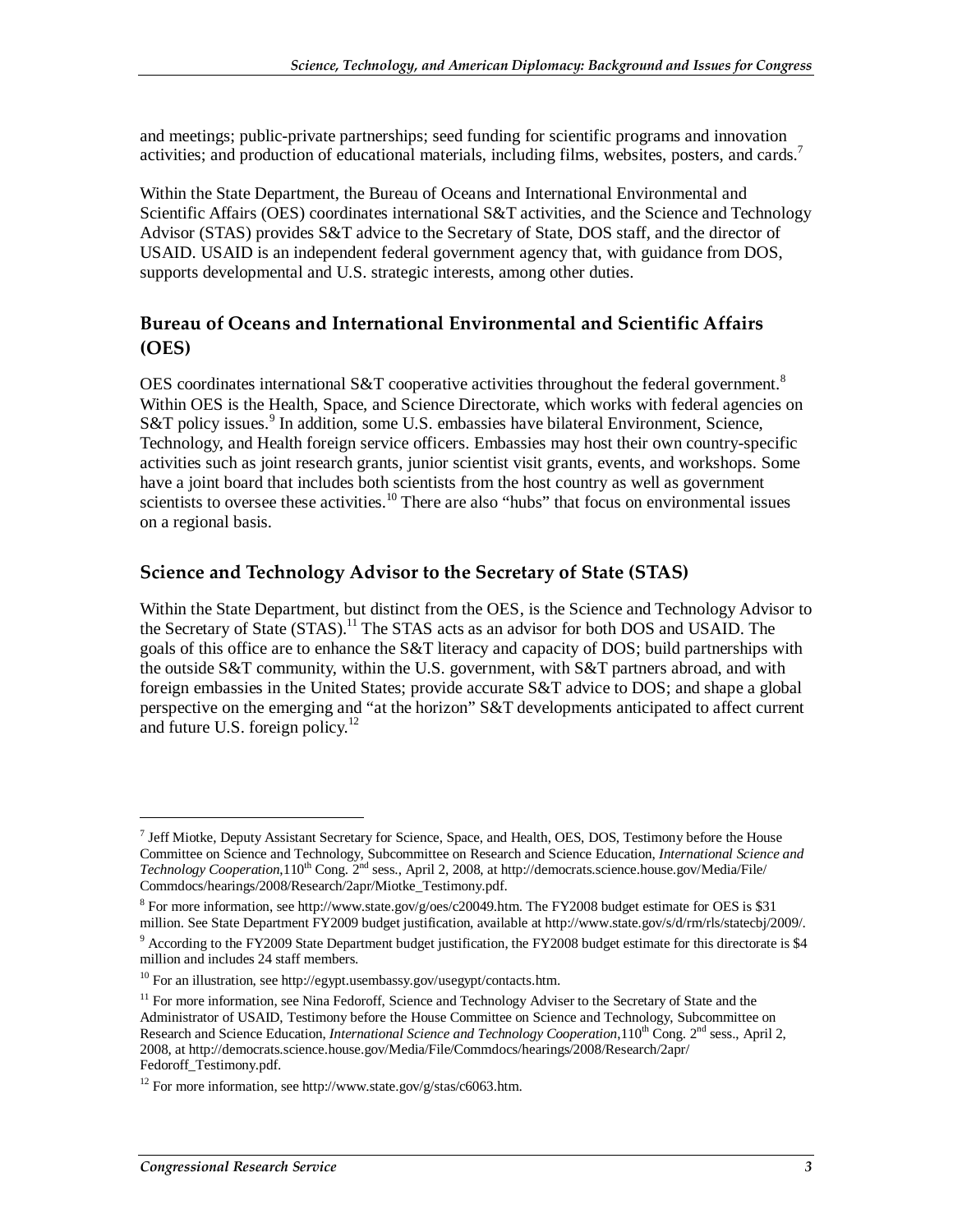#### **U.S. Agency for International Development (USAID)**

USAID is an independent federal government agency with the goal of supporting transformational development, strengthening fragile states, supporting U.S. geostrategic interests, addressing transnational problems, and providing humanitarian relief.<sup>13</sup> Although independent, USAID's overall foreign policy guidance comes from the Secretary of State. At one time S&T had a major role at USAID. Today, however, S&T capacity, staffing, and funding, particularly in overseas missions, are far less than in the past. $^{14}$ 

## **White House Office of Science and Technology Policy (OSTP) and the National Science and Technology Council (NSTC)**

OSTP, a staff office within the Executive Office of the President (EOP), does not fund domestic or international programs. Rather, the Assistant to the Director for International Relations acts as a liaison: within the EOP, to organizations such as the National Security Council; with federal agencies, including DOS and the international offices of federal agencies such as the National Science Foundation; and with the science liaisons of foreign country embassies in the United States.<sup>15</sup> Within OSTP, the National Science and Technology Council (NSTC), currently established by Executive Order 12881, coordinates S&T policy across the federal government.<sup>16</sup>

Management of international S&T policy issues at OSTP and NSTC has varied among Presidential administrations.<sup>17</sup> During the Clinton Administration, OSTP had a Presidentiallyappointed associate director whose primary focus was on international policy. This presidential appointee, along with a DOS presidential appointee, co-chaired a NSTC Committee on International Science, Engineering, and Technology (CISET) that addressed "international science cooperation as it related to foreign policy and the Nation's research and development (R&D) agenda."18 In the George W. Bush Administration, rather than an OSTP political appointee focused on international issues, there was a staff member who serves as an assistant to the

<sup>13</sup> U.S. Agency for International Development, *USAID Primer: What We Do and How We Do It*, January 2006, at http://www.usaid.gov/about\_usaid/PDACG100.pdf.

<sup>&</sup>lt;sup>14</sup> National Research Council, The Fundamental Role of Science and Technology in International Development: An Imperative for the U.S. Agency for International Development (Washington, DC: National Academy Press, 2006) at http://www.nap.edu/catalog.php?record\_id=11583. Nina Fedoroff, Science and Technology Adviser to the Secretary of State and the Administrator of USAID, Testimony before the House Committee on Science and Technology, Subcommittee on Research and Science Education, International Science and Technology Cooperation, 110<sup>th</sup> Cong. 2<sup>nd</sup> sess., April 2, 2008, at http://democrats.science.house.gov/Media/File/Commdocs/hearings/2008/Research/2apr/ Fedoroff\_Testimony.pdf.

<sup>&</sup>lt;sup>15</sup> John H. Marburger, Director, OSTP, Bush Administration, Testimony before the House Committee on Science and Technology, Subcommittee on Research and Science Education, *International Science and Technology Cooperation*, 110th Cong. 2nd sess., April 2, 2008, at http://democrats.science.house.gov/Media/File/Commdocs/hearings/2008/ Research/2apr/Marburger\_Testimony.pdf.

<sup>&</sup>lt;sup>16</sup> National Science and Technology Council, at http://www.ostp.gov/cs/nstc.

<sup>&</sup>lt;sup>17</sup> A Woodrow Wilson Center report identifies what they consider to be the best practices regarding OSTP and international S&T policy. For more information, see Jennifer Sue Bond, Mark Schaefer, David Rejeski, Rodney W. Nichols, *OSTP 2.0: Critical Upgrade: Enhancing Capacity for White House Science and Technology Policymaking: Recommendations for the Next President* (Washington, DC: Woodrow Wilson International Center for Scholars, June 2008) at http://wilsoncenter.org/news/docs/OSTP%20Paper1.pdf.

<sup>18</sup> National Science and Technology Council*, 2000 Annual Report*, at http://www.ostp.gov/pdf/nstc\_ar.pdf.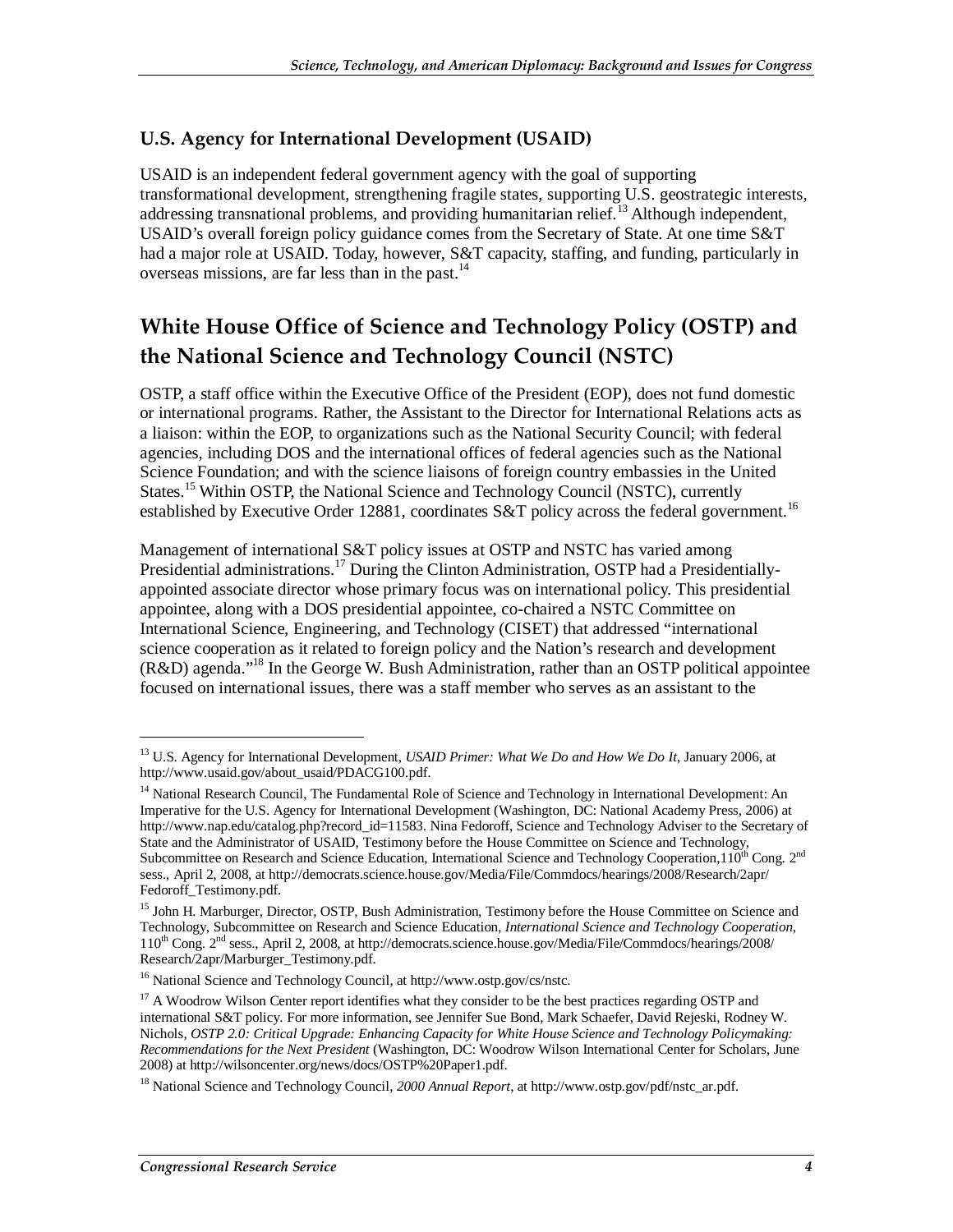director for international affairs.<sup>19</sup> Another difference is that rather than focusing an NSTC committee on overall international S&T policy, the Bush Administration OSTP coordinated federal international S&T activities through NSTC committees that focus on a particular topic, like nanotechnology, or a specific country, like Brazil.<sup>20</sup>

The Obama Administration has stated that it will return to the Clinton Administration practice, and nominate an Associate Director for National Security and International Affairs, who will hold a joint appointment on the National Security Council.<sup>21</sup> The individual who would take that post has not yet been nominated. The Assistant Director to the Director for International Director position has been maintained.<sup>22</sup> There is currently no NSTC committee focused on international issues as was the case during the Clinton Administration.<sup>23</sup> This situation may change once an Associate Director is nominated and confirmed.

## **Role of Other Federal Agencies and Nongovernmental Organizations**

A number of federal agencies that both sponsor research and use S&T in developing policy are involved in international S&T policy. These include National Science Foundation (NSF), National Institutes of Health, Department of Energy, National Aeronautics and Space Administration (NASA), Department of Agriculture, Environmental Protection Agency, Department of Interior, and others.<sup>24</sup> Federal programs may be formal "top-down" activities focused on the agencies' mission and identified by agency leadership, or "bottom-up" activities identified by scientists and engineers. Examples of "Top-down" activities include the National Oceanic and Atmospheric Administration (NOAA)'s National Environmental Satellite, Data, and Information Service focused on Earth observation data exchange, or the National Institute for Science and Technology (NIST)'s development of uniform measurement standards for ethanol and biodiesel. "Bottom-up" activities often arise from proposals submitted in response to a specific solicitation or as part of a general solicitation for research in their field.<sup>2</sup>

<sup>&</sup>lt;sup>19</sup> John H. Marburger, Director, OSTP, Bush Administration ,Testimony before the House Committee on Science and Technology, Subcommittee on Research and Science Education, *International Science and Technology Cooperation*, 110th Cong. 2nd sess., April 2, 2008, at http://democrats.science.house.gov/Media/File/Commdocs/hearings/2008/ Research/2apr/Marburger\_Testimony.pdf.

 $^{\rm 20}$  Ibid.

<sup>&</sup>lt;sup>21</sup> Testimony of Dr. John P. Holdren, Director-designate, Office of Science and Technology Policy, Executive Office of the President, "Nominations Hearing," Senate Committee on Commerce, Science, and Transportation, hearing, 111<sup>th</sup> Congress, 1<sup>st</sup> sess., February 12, 2009 at http://commerce.senate.gov/public/\_files/

JohnHoldrenSenatetestimony\_21009.pdf. Jeffrey Mervis, "John Holdren Brings More than Energy to His Role as Science Adviser," *Science*, vol. 324 (April 17, 2009), pp. 324-325 at http://www.sciencemag.org/cgi/reprint/324/5925/ 324.pdf.

<sup>&</sup>lt;sup>22</sup> For more information, see http://www.ostp.gov/cs/about\_ostp/leadership\_staff.

 $^{23}$  For more information, see http://www.ostp.gov/cs/nstc/committees.

<sup>&</sup>lt;sup>24</sup> A description of federal agency international S&T activities is provided in Jeff Miotke, Deputy Assistant Secretary for Science, Space, and Health, OES, DOS, Testimony before the House Committee on Science and Technology, Subcommittee on Research and Science Education, *International Science and Technology Cooperation*, 110<sup>th</sup> Cong. 2<sup>nd</sup> sess., April 2, 2008, at http://democrats.science.house.gov/Media/File/Commdocs/hearings/2008/Research/2apr/ Miotke\_Testimony.pdf.

 $^{25}$  Ibid.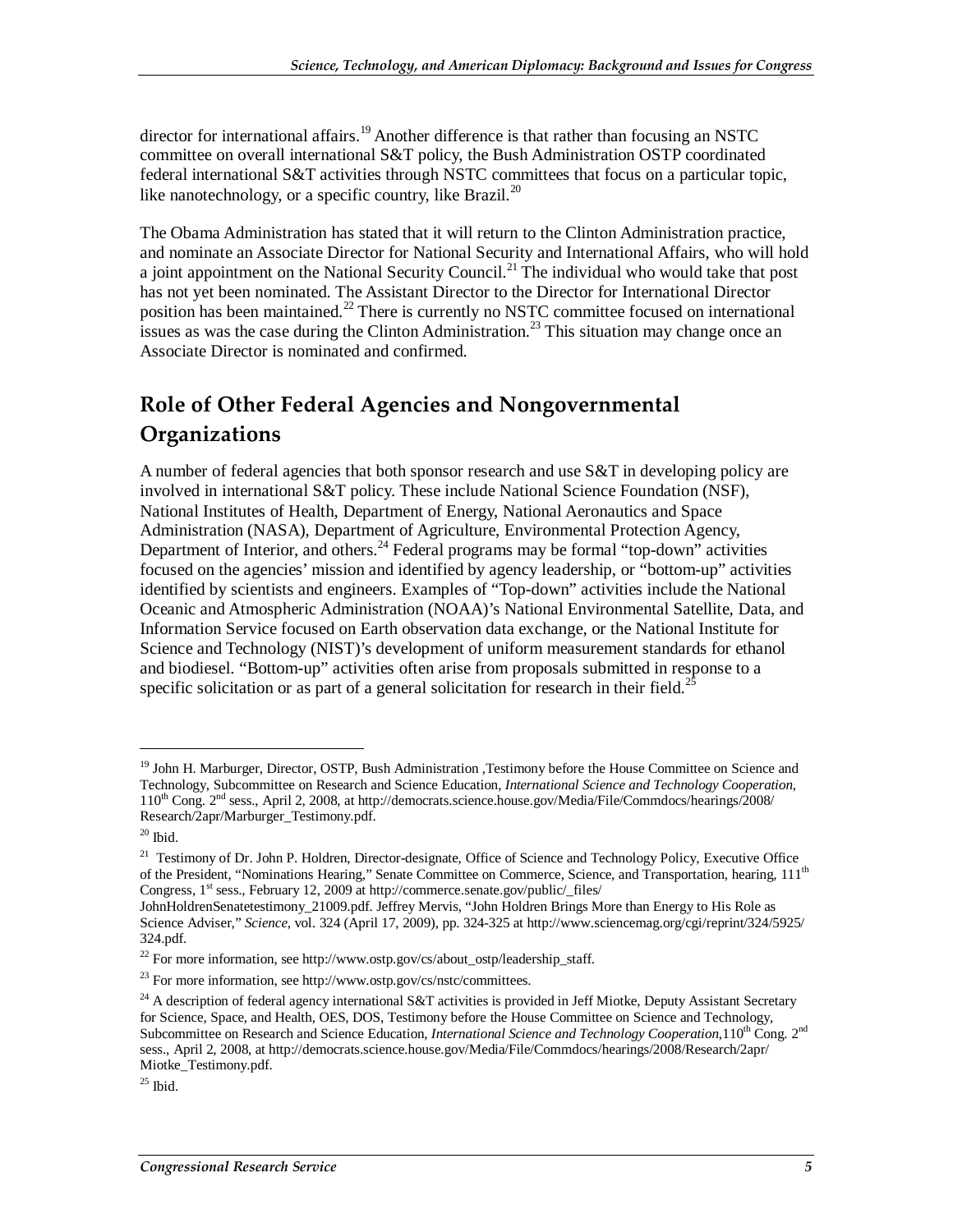## **Obama Administration Actions**

In a June 4, 2009 speech in Cairo, the President stated the Administration will take the following actions regarding international science and technology cooperation:

On science and technology, we will launch a new fund to support technological development in Muslim-majority countries, and to help transfer ideas to the marketplace so they can create more jobs. We'll open centers of scientific excellence in Africa, the Middle East and Southeast Asia, and appoint new science envoys to collaborate on programs that develop new sources of energy, create green jobs, digitize records, clean water, grow new crops. Today I'm announcing a new global effort with the Organization of the Islamic Conference to eradicate polio. And we will also expand partnerships with Muslim communities to promote child and maternal health.<sup>26</sup>

## **Role of Congress**

An April 2008 House Committee on Science and Technology Subcommittee on Research and Science Education hearing examined global and domestic benefits from cooperation in science and technology.<sup>27</sup> One fundamental question asked during the hearing was why the United States should support international science diplomacy rather than invest in domestic R&D. **Table 1**  provides a summary of the Bush Administration's response.

For the United States to be competitive, according to Bush Administration witnesses, it needs to know where the frontier of science is occurring. As other countries increase their investment in higher education and R&D, the top science and engineering research and facilities may not be in the United States, but in other countries. This increases the importance of U.S. investment in international S&T diplomatic activities, said Bush Administration witnesses, including federal programs that support U.S. scientists' collaborations with foreign scientists, and access to the best research facilities in the world, as well as enhancing the international connections of U.S. science and engineering students and leaders. In addition, U.S. science and engineering higher education and research helps developing countries by enhancing their human resource capacity, and as a result, their ability to achieve long-term development. These international connections can be important, said Bush Administration witnesses, not just for those countries, but in helping the U.S. respond to global challenges such as infectious diseases such as avian flu. Further, according to a Bush Administration witness, international cooperative activities at their agency in almost all instances are conducted on a "no exchange of funds" basis with U.S. funding supporting U.S. scientists and engineers, not those in the cooperating country.<sup>28</sup> The degree to which the Obama Administration agrees with this position is not known at this time.

<sup>&</sup>lt;sup>26</sup> U.S. President (Obama), "Remarks By The President On A New Beginning," Cairo University, Cairo, Egypt White House press release, June 4, 2009, at http://www.whitehouse.gov/the\_press\_office/Remarks-by-the-President-at-Cairo-University-6-04-09/.

<sup>&</sup>lt;sup>27</sup> U.S. Congress, House Committee on Science and Technology, Subcommittee on Research and Science Education, *International Science and Technology Cooperation*, hearing, 110<sup>th</sup> Cong., 2<sup>nd</sup> sess., April 2, 2008, at http://science.house.gov/publications/hearings\_markups\_details.aspx?NewsID=2134.

<sup>&</sup>lt;sup>28</sup> Testimony and response to questions by John H. Marburger (OSTP), Arden Bement (NSF), Nina Fedoroff (STAS), Jeff Mitoke (DOS), and Michael O'Brien (NASA) at U.S. Congress, House Committee on Science and Technology, Subcommittee on Research and Science Education, *International Science and Technology Cooperation*, hearing, 110<sup>th</sup> (continued...)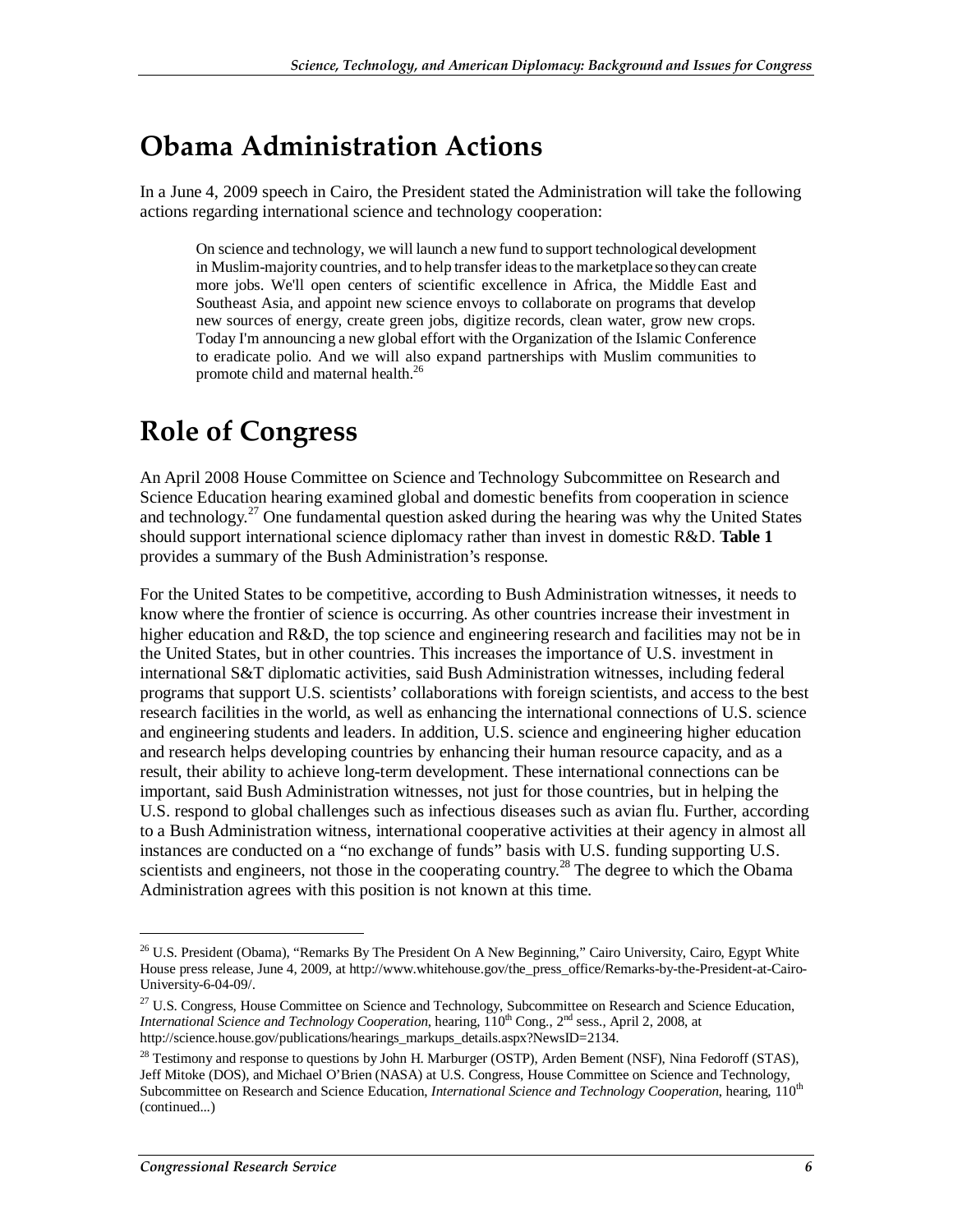#### **Table 1. U.S. Objectives in International Research and Development Programs**

1. To maintain and continually improve the quality of U.S. science by applying global standards of excellence. (Performing science to the highest standards)

2. To provide access by U.S. scientists to the frontiers of science without regard to national borders. (Access to the frontiers of science)

3. To increase the productivity of U.S. science through collaborations between U.S. scientists and the world's leading scientists, regardless of national origin. (Access to scientific talent)

4. To strengthen U.S. science through visits, exchanges, and immigration by outstanding scientists from other nations. (Augmentation of scientific human capital)

5. To increase U.S. national security and economic prosperity by fostering the improvement of conditions in other countries through increased technical capability. (Security through technology-based equity)

6. To accelerate the progress of science across a broader front than the U.S. may choose to pursue with its own resources. (Leveraging on foreign science capabilities)

7. To improve understanding by other nations of U.S. values and ways of doing business. (Science diplomacy)

8. To address U.S. interests of such global nature that the U.S. alone cannot satisfy them. (Global support for global scientific issues)

9. To discharge obligations negotiated in connection with treaties. (Science as a tradable asset)

10. To increase U.S. prestige and influence with other nations. (Science for glory)

**Source:** John Marburger, Director, Office of Science and Technology Policy, Bush Administration, "National Science Board Hearing on International Science Partnerships," speech, May 11, 2006. John H. Marburger, Director, OSTP, Bush Administration, Response to questions at House Committee on Science and Technology, Subcommittee on Research and Science Education, *International Science and Technology Cooperation*,110th Cong. 2<sup>nd</sup> sess., April 2, 2008, at http://science.house.gov/publications/hearings\_markups\_details.aspx?NewsID=2134.

Some believe, however, that the United States should enhance its international science and technology activities. They believe that such investments are sometimes viewed by policymakers as either "giving away knowledge" or a "humanitarian luxury," when they actually could help all countries to reach common goals such as developing safe and reliable nuclear power, or enhancing all countries' economic development.<sup>29</sup> Others express concerns that although the United States has many programs to promote science and technology in the developing world, such programs have limited due to insufficient financial and human resources at DOS, AID, and OSTP that limit the ability of these agencies to achieve their mission.<sup>30</sup>

If Congress should decide that funding international S&T activities is important, agreeing on a policy goal beyond enhancing the country's development, such as improving U.S. relations with other countries, or enhancing popular opinion of the United States may help set priorities. Activities funded might differ depending on those priorities. For example, two possible goals might be  $(1)$  improving U.S. relations with the government of a country or in a region, or  $(2)$ raising popular opinion of the United States in that country or region. In the case of the first goal,

<sup>(...</sup>continued)

Cong.,  $2<sup>nd</sup>$  sess., April 2, 2008, at http://science.house.gov/publications/hearings\_markups\_details.aspx?NewsID=2134. A transcript of the hearing is available from Congressional Quarterly.

<sup>29</sup> See, for example, Rodney W. Nichols, *US Science Office Must Promote Global Collaboration*, Science and Development Network, October 31, 2008 at http://www.scidev.net/en/opinions/us-science-office-must-promote-globalcollaboratio.html?utm\_source=link&utm\_medium=rss&utm\_campaign=en\_opinions.

<sup>&</sup>lt;sup>30</sup> David Dickson, *The World's Poor Deserve Better U.S. Leadership*, Science and Development Network, October 31, 2008, at http://www.scidev.net/en/editorials/the-world-s-poor-deserve-better-us-leadership.html.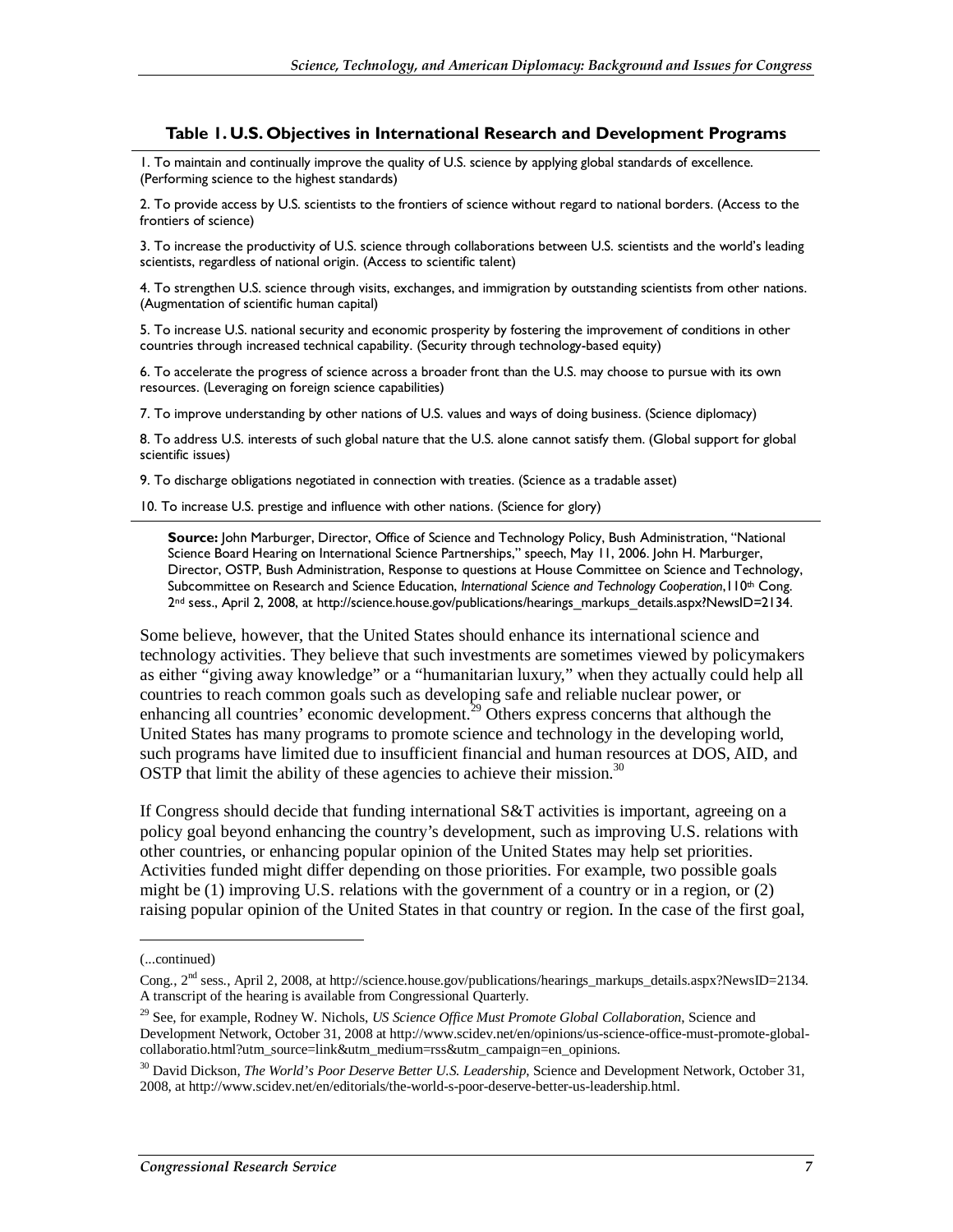activities might focus on enhancing the foreign government(s) decision-making based on science and engineering information or providing financial or technical aid to a country's science and engineering efforts. In the case of the second goal, activities might focus on a challenge more visible to the public, such as increasing access to water, enhancing agricultural productivity, or obtaining high quality STEM education.

Although the effectiveness of different S&T diplomatic initiatives has not been studied, the State Department contends that some key elements for success are finding areas or programs that (1) break new ground, sometimes in a neglected area of science or development; (2) are educationally and developmentally transformative; (3) address core developmental issues of poverty and human development; (4) promote sustainable uses of natural resources; (5) stimulate job creation and private sector investment; and (6) are collaborative projects with tangible  $results.<sup>31</sup>$ 

Six broad categories of international S&T cooperative activities include  $(1)$  agreements;  $(2)$ research; (3) facilities and equipment; (4) academic opportunities from primary through postsecondary education; (5) meetings, dialogues, and visits; and (6) private sector activities (see **Table 2**). International S&T cooperative activities can be multinational, regional, or bilateral. A related question is who might best lead such efforts relative to the desired goal. Options include scientists, engineers, and health professionals at academic institutions, business and industry, and non-governmental organizations; scientists, engineers, and health professionals who work for the federal government; and S&T federal government leaders.

Expert committees which have assessed U.S. international S&T diplomacy efforts express concerns about (1) the lack of S&T expertise, presence, and global engagement at DOS, (2) a decline in support for S&T capacity at USAID, (3) a lack of coherent and integrated international S&T policy direction and federal coordination role at OSTP, and (4) insufficient technological research to respond to development challenges. The following sections discuss proposed recommendations to respond to these concerns.

<sup>&</sup>lt;sup>31</sup> Jeff Miotke, Deputy Assistant Secretary for Science, Space, and Health, OES, DOS, Testimony before the House Committee on Science and Technology, Subcommittee on Research and Science Education, *International Science and Technology Cooperation*,110<sup>th</sup> Cong. 2<sup>nd</sup> sess., April 2, 2008, at http://democrats.science.house.gov/Media/File/ Commdocs/hearings/2008/Research/2apr/Miotke\_Testimony.pdf.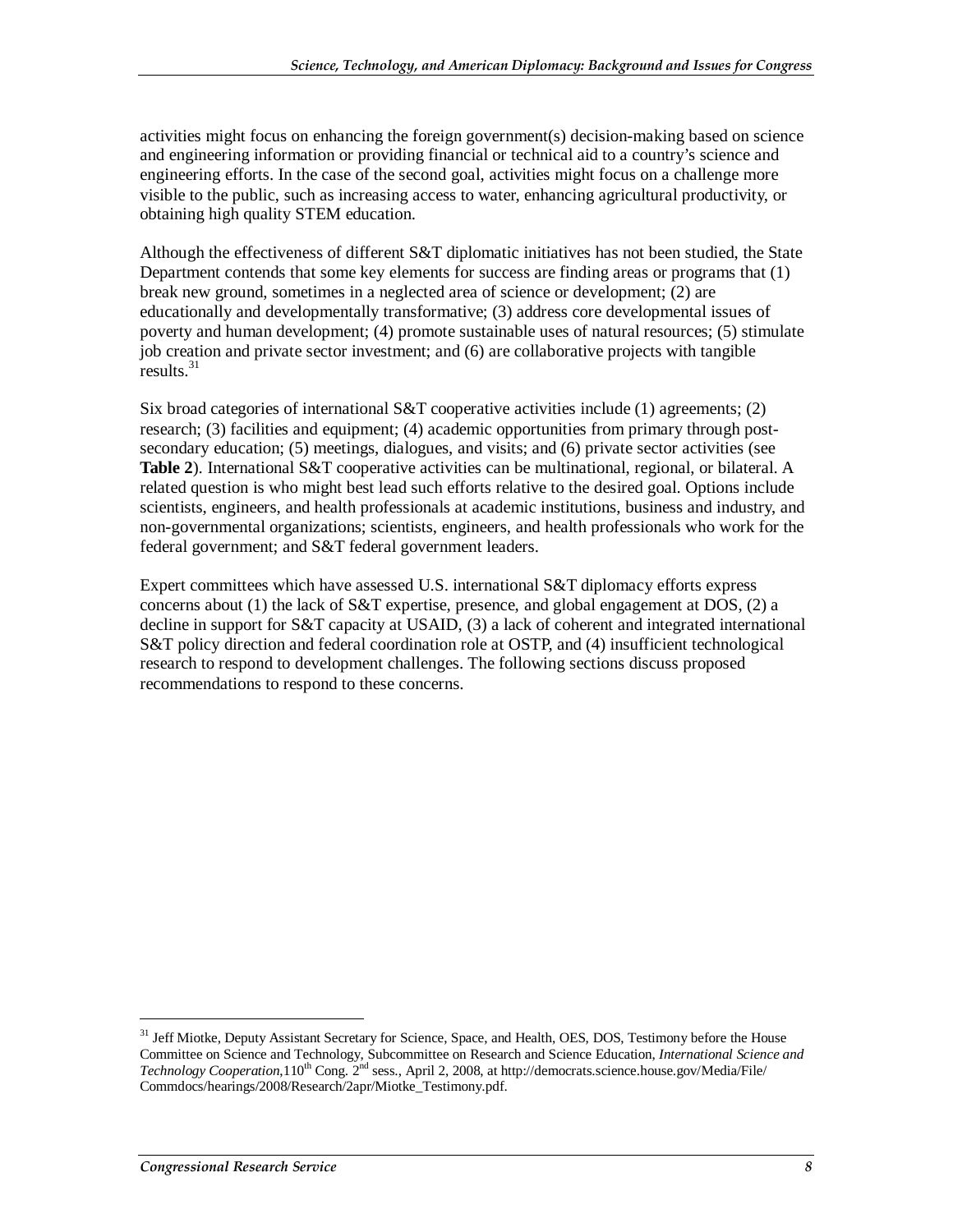#### **Table 2. International Science and Technology Policy Mechanisms**

#### *Agreements*

- Formal multinational, regional, and bilateral agreements between the U.S. government and the government of another country.
- Government-level bilateral agreements between a U.S. agency and a research agency of a foreign country that are related to a government-level agreement and provide additional details that define how each agency will cooperate.
- Agency-level bilateral agreements between a U.S. agency and a research agency of a foreign country that are not related to a government-level agreement.
- Agency-level multilateral agreements between a U.S. agency and research agencies of international organization and/or of two or more foreign countries.

#### *Research*

- Joint research sponsorship where a U.S. and foreign researcher, group of researchers, or institutions work together.
- Visiting foreign researchers who come to the United States, or U.S. researchers who visit the foreign country.
- Sponsorship of foreign researchers in early stage of their careers.
- Sponsorship of research conducted by a U.S. researcher in a foreign country or a researcher in the foreign country.

#### *Education*

- Fellowships, research assistantships, and traineeships.
- Undergraduate and graduate student exchange programs.
- Visiting foreign lecturers who come to the United States, or U.S. researchers who visit the foreign country.
- K-12 science, technology, engineering, and mathematics (STEM) curriculum development and teacher training, methods, and certification.
- Educational materials including films, websites, posters, and cards.

#### *Meetings, Dialogues, and Guidance*

- Meetings to exchange ideas.
- Workshops to learn about a science and technology topic.
- Guidance on the application of research and technology.
- Dialogues on how best to harmonize S&T regulatory activities.

#### *Facility, Equipment, Data, and Information*

- Facility utilization.
- Equipment provision and lending.
- Data and information measurement, provision, and exchange.

#### *Private Sector*

- Promotion and support of S&T entrepreneurs and innovators.
- Public-private partnerships.

**Source:** Congressional Research Service. Agreements section is based on General Accounting Office, *Federal Research: Information on Science and Technology International Agreements*, Report Number RCED-99-108, April 1999 at http://www.gao.gov/archive/1999/rc99108.pdf.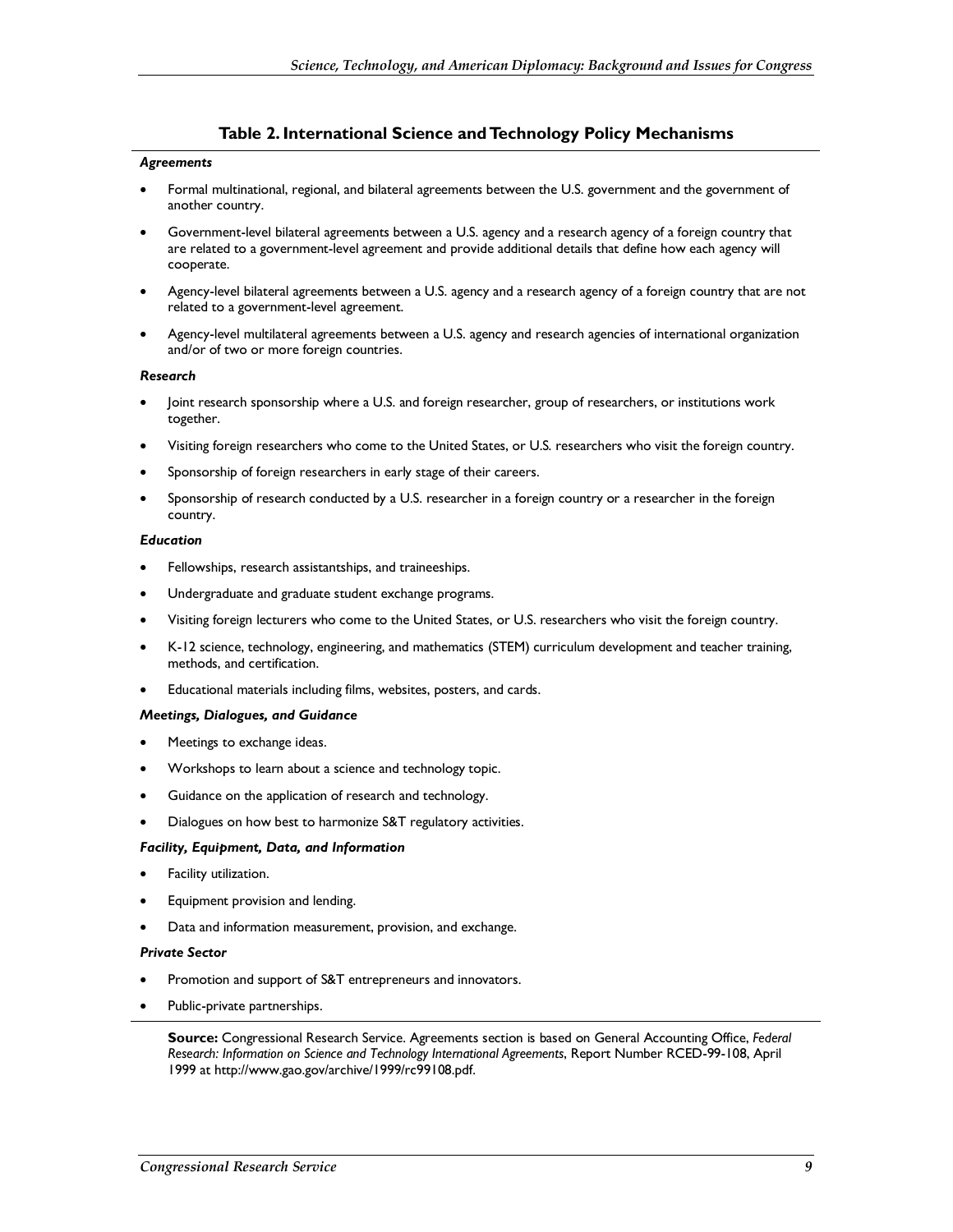### **S&T Expertise, Presence, and Global Engagement at DOS**

The report of the State Department Advisory Committee on Transformational Diplomacy, State Department in 2025 Working Group<sup>32</sup> recommends that the State Department expand its investment in Science, Engineering, and Technology (SET) expertise, presence, and global engagement. The report's specific recommendations include ensuring a baseline of SET literacy among all appropriate Department personnel, increasing the presence overseas of personnel with significant SET expertise, and expanding the Department's engagement within global SET networks through exchanges, assistance, and joint research activities addressing key global issues. In addition, the report recommends creating a closer connection between the roles of the Assistant Secretary for OES and the STAS to bring senior attention to the full range of SET challenges and opportunities facing the Department. For example, if the Assistant Secretary for OES is a scientist, that person could serve simultaneously as the Science and Technology Advisor to the Secretary of State. Otherwise, the STAS could become the Principal Deputy Assistant Secretary of State (PDAS) in OES.<sup>33</sup>

### **S&T Capacity at USAID**

A National Research Council (NRC) report recommends Congress and others take action to reverse what they state is the decline in USAID support for building S&T capacity, and strengthen the capabilities of its leadership and program managers in Washington, DC, and in foreign countries on S&T issues. In addition, the report recommends that Congress encourage other departments and agencies to orient their S&T developing country programs to support the development priorities of the host countries, and that USAID take actions to enhance interagency coordination. $3\overline{3}$ 

### **International S&T Policy Direction and Federal Coordination at OSTP and NSTC**

A National Science Board (NSB) report<sup>35</sup> recommends that the United States create a coherent and integrated international science and engineering strategy, balance U.S. foreign and R&D policy, and promote intellectual exchange. In addition, it recommends reestablishing the NSTC Committee on International Science, Engineering, and Technology, and appointing a high-level international S&T policy official in OSTP. Congress, according to NSB, should amend the Government Performance and Results Act to require Federal agencies to address international S&T partnerships. Further, Congress should direct the Department of Commerce, OSTP, DOS, and the Department of Homeland Security to balance U.S. security policies with international science and engineering (S&E) needs. The report also contends it is important to facilitate "brain

<sup>32</sup> State Department, *Advisory Committee on Transformational Diplomacy: Final report of the State Department in 2025 Working Group*, at http://www.state.gov/secretary/diplomacy/99774.htm.

 $33$  Ibid.

<sup>34</sup> National Research Council, *The Fundamental Role of Science and Technology in International Development: An Imperative for the U.S. Agency for International Development* (Washington, DC: National Academy Press, 2006), at http://www.nap.edu/catalog.php?record\_id=11583.

<sup>35</sup> National Science Board, *International Science and Engineering Partnerships: A Priority for U.S. Foreign Policy and Our Nation's Innovation Enterprise*, NSB 08-4 (Arlington, VA: National Science Foundation, 2008), at http://www.nsf.gov/nsb/publications/2008/nsb084.pdf.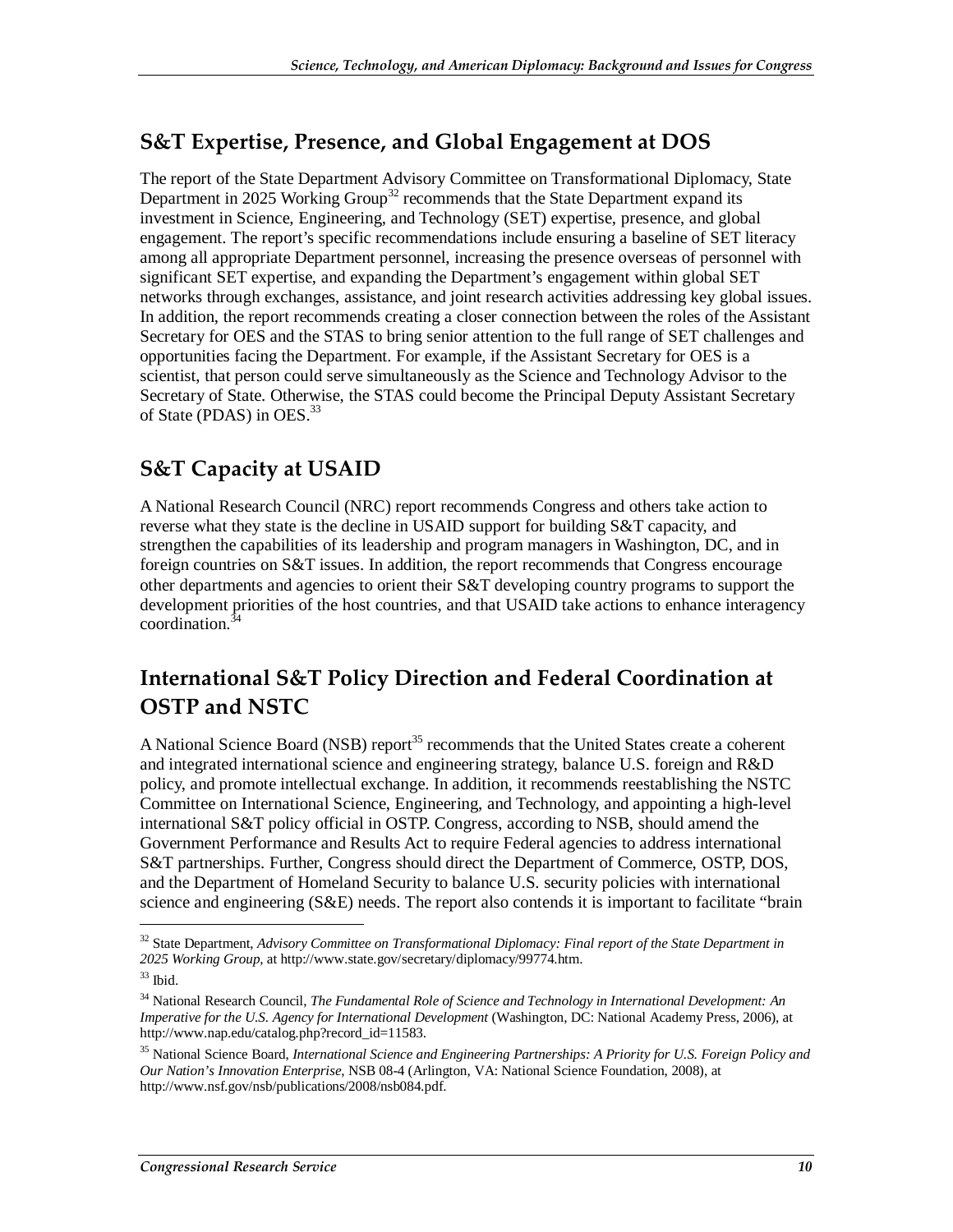circulation" as opposed to "brain drain," by supporting study abroad opportunities for American students, streamlining the visa process for foreign scientists, engineers and students, and identifying and increasing the use of U.S. and international facilities for collaborative research.<sup>36</sup>

### **New Institute to Support Technology Research**

The United States Commission on Helping to Enhance the Livelihood of People Around the Globe (HELP Commission) was charged in Section 637 of P.L. 108-199 (Consolidated Appropriations Act, 2004) to study, develop, and deliver to the President, Congress, and the Secretary of State actionable proposals to enhance and leverage the efficiency and effectiveness of U.S. foreign assistance to reduce poverty through sustained economic growth and selfsufficiency.<sup>37</sup> One study by several commissioners found the following characteristics of successful efforts:

- Ownership and initiative must be local;
- Partnership is the premise;
- Technology adaptation and adoption matter;
- Leaders and policy must drive toward self-reliance; and
- Continual information loops contribute to learning and adjustments.<sup>38</sup>

The study found that some of the most widely acknowledged foreign assistance successes have incorporated the application of technologies including the Green Revolution of the mid- $20<sup>th</sup>$ century, which they state doubled food production in developing countries, and the presence today of Consultative Group on International Agricultural Research (CGIAR), a partnership of government, nongovernmental organizations, and businesses that support 15 international research centers to provide technical support. Other examples include bednets to reduce malaria, smallpox and polio vaccines, and "smart cards" that provide loans to businesses located in poor areas where no bank is available. The study also indicates that the scientific and technological capacity of developing countries is growing, such as the African Laser Center.

In its report, the Commission proposed the establishment of a new U.S. government organization, modeled on the Defense Advanced Research Projects Agency (DARPA) known for its risk-taking and innovation,  $39$  called the "Development Applications Research Institute" (DARI). According to the Commission, DARI could "develop and apply innovative technologies to development problems in order to jumpstart research and development aimed at reducing global poverty," and its head could serve as the science advisor to the lead U.S. government official in charge of development policy. The Commission proposed that DARI focus on all relevant development

<sup>36</sup> Ibid.

<sup>37</sup> The HELP Commission, "Mission," webpage at http://www.helpcommission.gov/Mission/tabid/53/Default.aspx.

<sup>38</sup> Carol Adelman, Nicholas Eberstadt, Susan Raymond, and Melissa Griswold*, Foreign Assistance: What Works and What Doesn't with Recommendations for Future Improvements*, December 14, 2007 at http://www.helpcommission.gov/portals/0/HELP\_WWWD.pdf.

<sup>39</sup> For more information on DARPA and other similar models, see CRS Report RL34497, *Advanced Research Projects Agency - Energy (ARPA-E): Background, Status, and Selected Issues for Congress*, by Deborah D. Stine.

<sup>40</sup> HELP Commission, *Beyond Assistance: The HELP Commission Report on Foreign Assistance Reform*, December 7, 2007 at http://www.helpcommission.gov/portals/0/Beyond%20Assistance\_HELP\_Commission\_Report.pdf.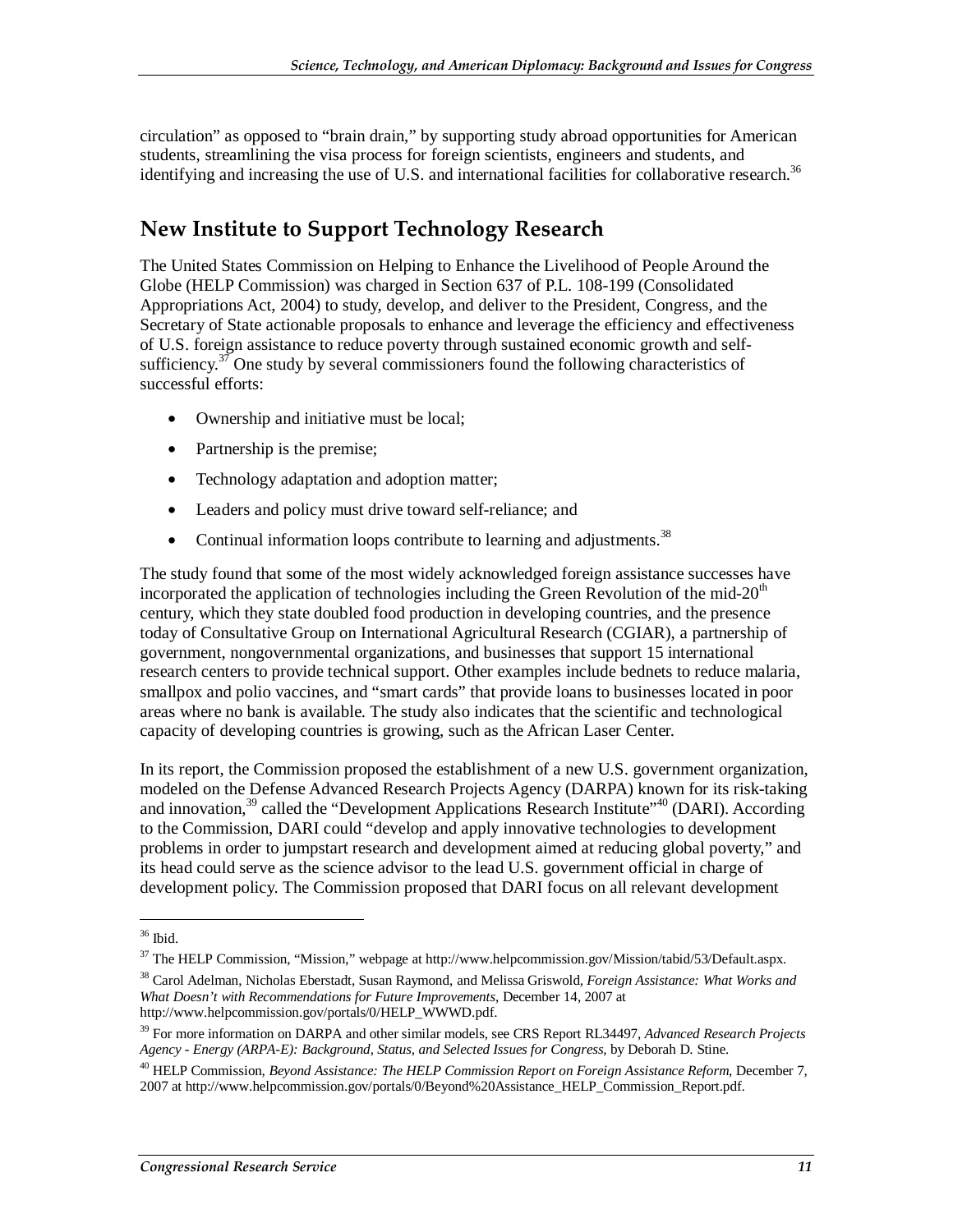areas including agriculture, health, and education; carry out its work in partnership with development countries to spur the development of local R&D capabilities; and carefully structured to ensure accountability and performance. The cost of DARI, according to the Commission would be \$50-100 million per year.

### **Additional Considerations**

If Congress should decide to address the trends described above, additional financial resources and personnel with expertise in S&T may be necessary. If Congress is concerned about a lack of overall international S&T policy direction at OSTP or coordination among the White House and federal agencies as described by the reports above, possible actions include enhancing the prominence of the STAS, and coordination among, S&T leaders at OES, STAS, and OSTP. One option that takes into account all three reports is for the STAS to play a greater role in coordination by appointment to a high-level position within OES as well as chairing a revived CISET. If Congress decides to establish DARI, the STAS might also play a leadership role there as well.

## **Congressional Activities**

On June 8, 2009, the House passed the International Science and Technology Cooperation Act of 2009 (H.R. 1736). This bill would require the OSTP Director to establish an NSTC committee, co-chaired by senior-level officials from the OSTP and DOS, with the responsibility to identify and coordinate international science and technology cooperation that can strengthen the United States science and technology enterprise, improve economic and national security, and support United States foreign policy goals. Specifically, the committee is to

 (1) plan and coordinate interagency international science and technology cooperative research and training activities and partnerships supported or managed by Federal agencies and work with other National Science and Technology Council committees to help plan and coordinate the international component of national science and technology priorities;

 (2) establish Federal priorities and policies for aligning, as appropriate, international science and technology cooperative research and training activities and partnerships supported or managed by Federal agencies with the foreign policy goals of the United States;

 (3) identify opportunities for new international science and technology cooperative research and training partnerships that advance both the science and technology and the foreign policy priorities of the United States;

 (4) in carrying out paragraph (3), solicit input and recommendations from non-Federal science and technology stakeholders, including universities, scientific and professional societies, industry, and relevant organizations and institutions, through workshops and other appropriate venues;

 (5) work with international science and technology counterparts, both non-governmental and governmental (in coordination with the Department of State), to establish and maintain international science and technology cooperative research and training partnerships, as identified under paragraph (3); and